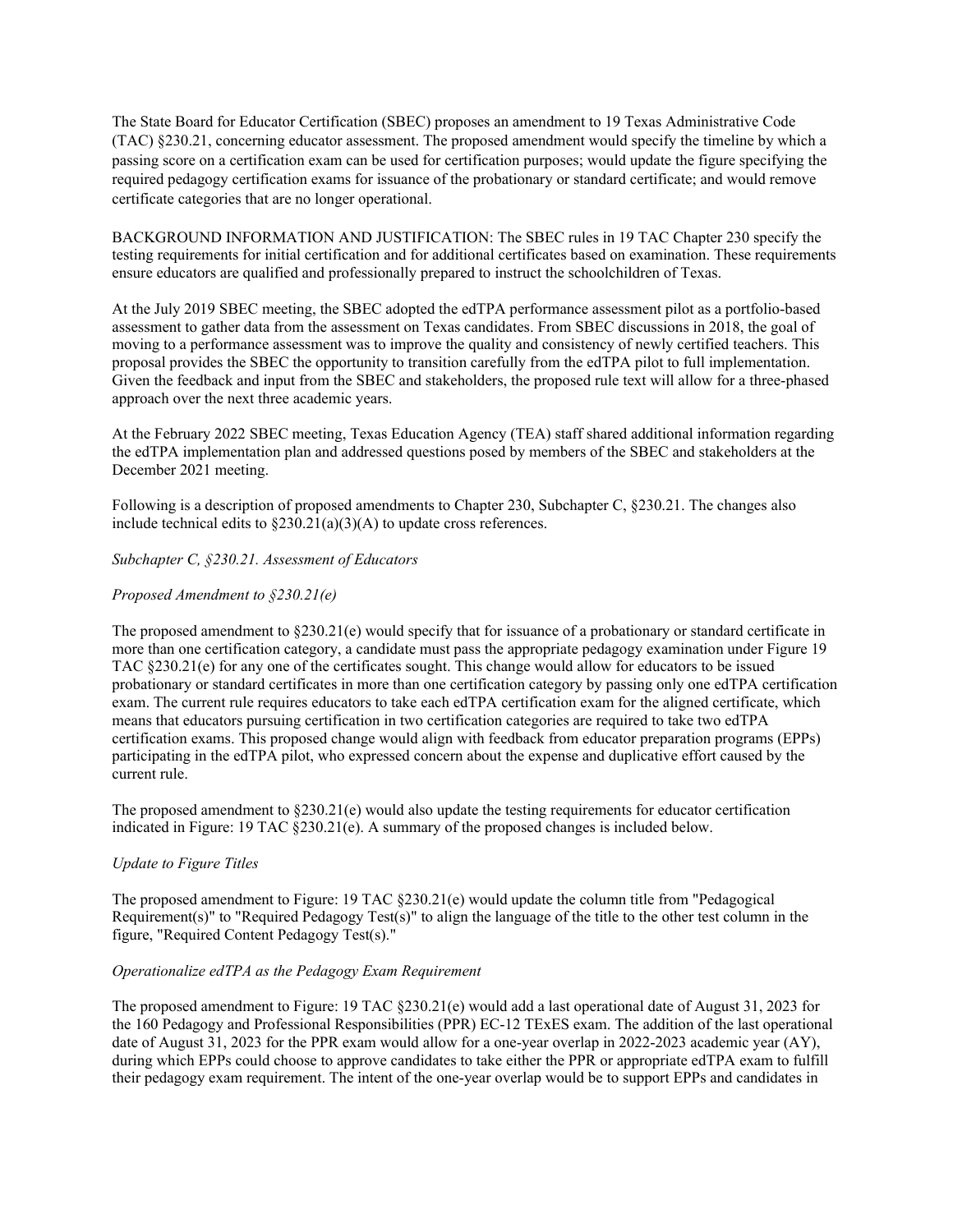the transition to the new edTPA exams by allowing all EPPs one additional year to pilot edTPA implementation within their programs. The 160 PPR EC-12 exam would retire as of September 1, 2023.

The proposed amendment to Figure: 19 TAC §230.21(e) would also strike "pilot exam" for all edTPA exams to indicate that the exams would no longer be considered pilot exams under  $\S 230.1(17)$  and would be fully operational.

These proposed changes would implement edTPA as the required pedagogy exam beginning in the 2023-2024 AY year.

#### *EPP and Candidate Choice in edTPA Exams*

The proposed amendment to §230.21(e) would add the 2151 edTPA: Career and Technical Education edTPA exam as a pedagogy exam option for the following certificates: Technology Education: Grades 6-12; Family and Consumer Sciences, Composite: Grades 6-12; Human Development and Family Studies: Grades 8-12; Hospitality, Nutrition, and Food Sciences: Grades 8-12; Agriculture, Food, and Natural Resources: Grades 6-12; Business and Finance: Grades 6-12; and Marketing: Grades 6-12.

The addition of the edTPA: Career and Technical Education exam for the indicated certification categories would provide flexibility for EPPs and candidates to select the edTPA exam that best aligns with their given instructional context.

The proposed amendment to  $\S 230.21(e)$  would also add the following eight edTPA exams as pedagogy exam options for the Core Subjects with Science of Teaching Reading (STR): EC-6 certificate: 2001 edTPA Elementary Literacy; 2002 edTPA Elementary Mathematics; 2149 edTPA Elementary Education: Mathematics with Literacy Task 4; 2014 edTPA: Early Childhood Education; 2016 edTPA: Middle Childhood Mathematics; 2017 edTPA: Middle Childhood Science; 2018 edTPA: Middle Childhood English Language Arts; and 2019 edTPA: Middle Childhood History/Social Studies.

The addition of the indicated edTPA exams for certification in Core Subjects with STR: EC-6 would provide flexibility for EPPs and candidates to select the edTPA exam that best aligns with their given instructional context. The current required edTPA exam for Core Subjects with STR: EC-6 is the Elementary Education: Literacy with Task 4 Mathematics. The new proposed rule would allow for EPPs and candidates to choose from eight additional exams based on their instructional context. For example, a candidate teaching in a fourth-grade science classroom would have the option to take the edTPA: Middle Childhood Science exam. This change is informed by feedback from EPPs participating in the edTPA pilot, who indicated that in some circumstances the requirements of the edTPA Elementary Education: Literacy with Mathematics Task 4 were challenging to meet given the candidate's classroom setting. This change would allow for flexible options for strong alignment between classroom setting and edTPA exam.

In addition, the options would also allow candidates to complete a 15-rubric exam (e.g., edTPA Elementary Literacy) versus the currently required 18-rubric exam (edTPA Elementary Education: Literacy with Mathematics Task 4). This would reduce overall the number of tasks that elementary candidates would be required to complete in the submission of their edTPA portfolio.

## *Remove Retired Certificates*

The proposed amendment to §230.21(e) would strike the following four retired certificates and their associated exam requirements: Core Subjects: Early Childhood-Grade 6; Core Subjects: Grades 4-8; English Language Arts and Reading: Grades 4-8; and English Language Arts and Reading/Social Studies: Grades 4-8. Striking the four certificates listed would remove them from the testing figure. Each of the four certificates was replaced by the new certificate name including "with the Science of Teaching Reading" and the required examinations in October 2020. The intent of the change would be to streamline the testing figure for readability.

*Update the Exam Requirements for Health Science: Grades 6-12 and Junior Reserve Officer Training Corps (JROTC): Grades 6-12*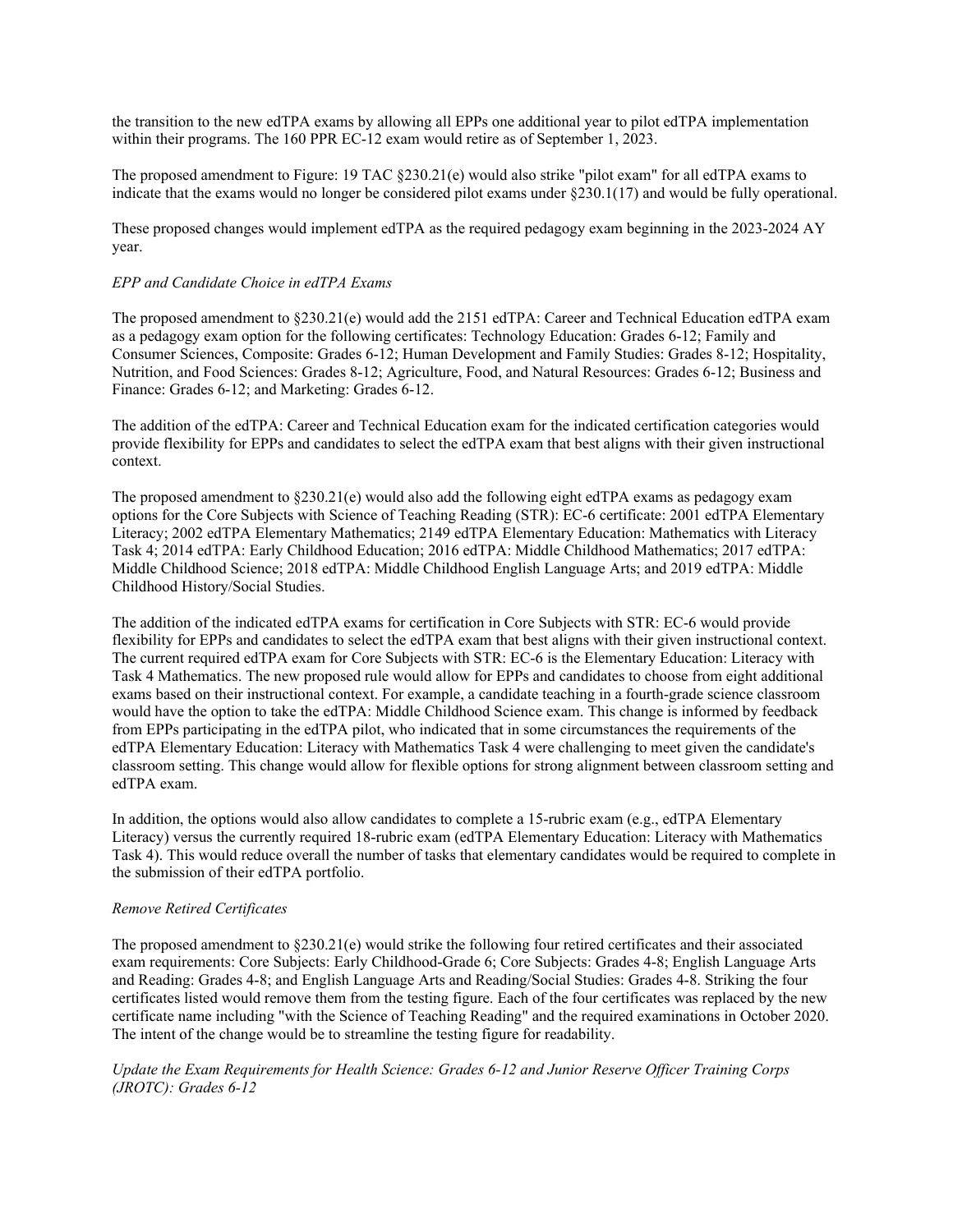The proposed amendment to §230.21(e) would add the 2151 edTPA: Career and Technical Education exam as a pedagogy exam for the Health Science: Grades 6-12 certificate, which would implement an edTPA exam requirement for the certification category.

The proposed amendment would also update the content pedagogy exam requirement for the Junior Reserve Officer Training Corps (JROTC): Grades 6-12 certificate to include the 370 Pedagogy and Professional Responsibilities (PPR) for Trade and Industrial Education 6-12 TExES exam. The addition of the 370 PPR for Trade and Industrial Education 6-12 exam as a pedagogy exam requirement for the JROTC: 6-12 certificate would allow for the continued administration of an aligned pedagogy exam after the last operational date of the 160 PPR exam. There is no specific edTPA exam for JROTC certification, but the requirements for the certification field align with the requirements for Trade and Industrial Education fields, in that these candidates can attain certification based on a certificate issued by one of the military branches. The 370 PPR for Trade and Industrial Education 6-12 exam would therefore be the most appropriately aligned pedagogy exam for JROTC.

# *Proposed Amendment to §230.21(f)*

The proposed amendment to §230.21(f) would clarify that a passing score on a certification exam could be used for certification recommendation up to one year after the last operational date for the exam. This amendment would provide clarity to the field on the last date that an educator may be recommended for certification used a passing score on an exam that is no longer operational.

## *Update on edTPA Implementation Plan*

At the December 2021 SBEC meeting, TEA staff shared a draft edTPA implementation plan, indicating a start date of September 1, 2022, with a three-year phased-in approach. The draft plan was as follows: 2022-2023 AY of Non-Consequential Implementation: No official cut score but all first-time test taker candidates seeking initial certification would be required to complete the edTPA assessment as the pedagogy exam requirement; 2023-2024 AY of Non-Consequential Implementation: No official cut score but all candidates seeking initial certification would be required to complete the edTPA assessment as the pedagogy exam requirement; and 2024-2025 AY of Consequential Implementation: An official cut score would be implemented during this period. Candidates would need to meet or exceed the given cut score to pass the exam.

As a result of SBEC member and stakeholder questions and feedback, staff have updated the proposed timeline to implement the edTPA requirement. The updates are specific to the 2022-2023 AY, which are as follows: 1) edTPA would be an option as an assessment in addition to the PPR: EC-12 exam for the demonstration of pedagogical knowledge and skills for the majority of initial educator certification categories; and 2) clarification that EPPs would not be held accountable for candidate performance on the edTPA in the program's Accountability System for Educator Preparation (ASEP) rating. Section 229.4, Determination of Accreditation Status, currently specifies that EPPs are held accountable for candidate performance on PPR and non-PPR exams. Therefore, programs would not be held accountable for edTPA performance. Future rulemaking would be required to implement edTPA in §229.4 as a component of an EPP's ASEP rating. The updated implementation plan reflects that this rulemaking would be effective for the 2023-2024 AY onward.

These updates would allow EPPs the flexibility to implement or scale the edTPA requirement in a manner that works best for the program, including potentially piloting the edTPA requirement with some, but not all, certification categories or routes, in this first year. The updates would also provide time for EPPs to further engage in learning opportunities (e.g., attend targeted trainings and webinars; examine candidate performance data; partner with programs who participated in the previous, three-year edTPA pilot to identify and implement best practices) to inform and support the subsequent phased-in years of edTPA implementation.

The revised draft timeline and implementation plan are reflected in the chart below

See figure.

FISCAL IMPACT: Emily Garcia, associate commissioner for educator preparation, certification, and enforcement, has determined there is an anticipated fiscal impact on individuals required to comply with the proposal during the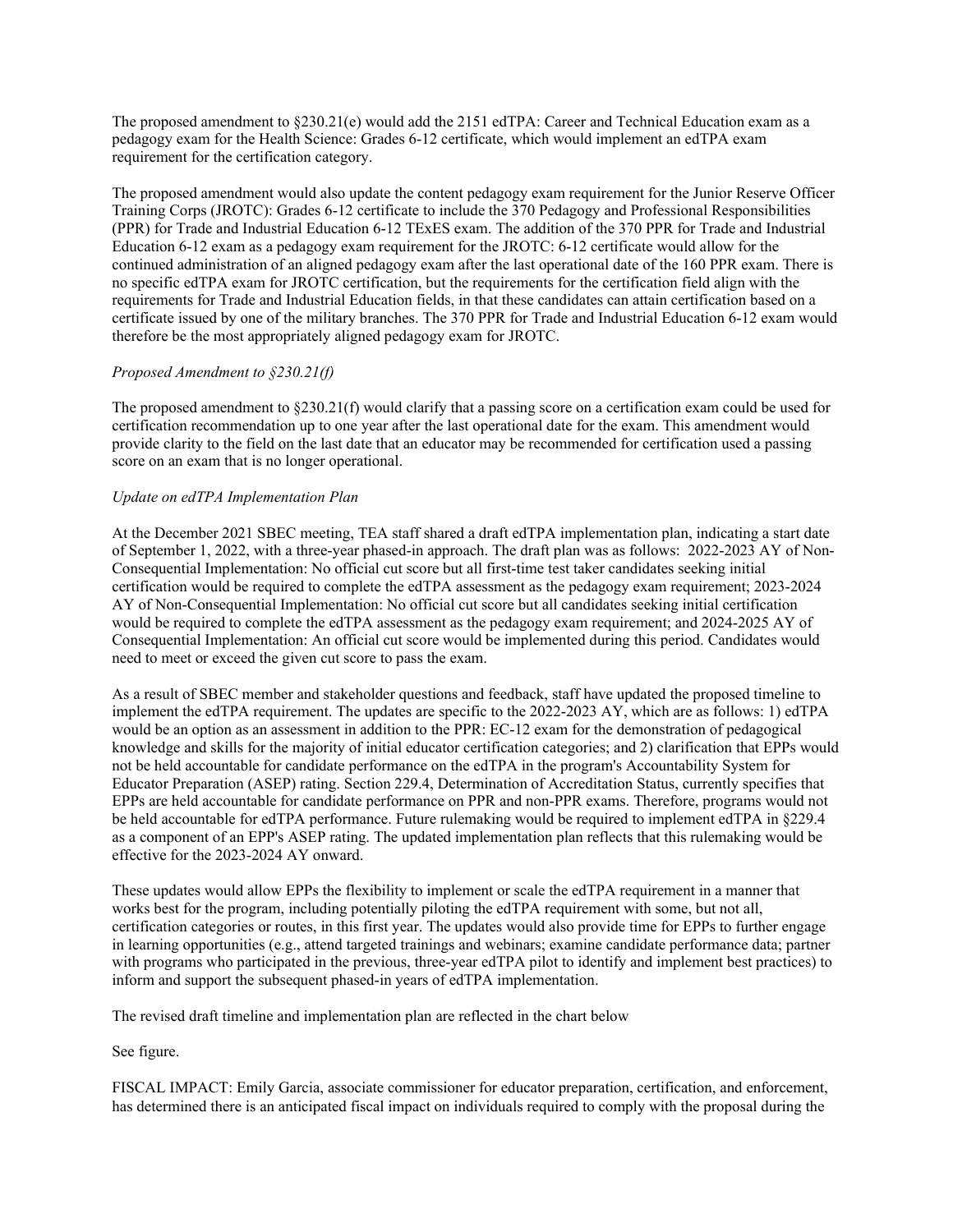first five years the rule is in effect. When required for certification, the edTPA exam will increase the cost for the pedagogy certification exam by \$195 per examination. The edTPA exam will be optional in Fiscal Year (FY) 2023, so no individuals will be required to comply or to incur increased cost during the first year the rules are in effect. In FY 2024 onward, the proposed rules will require all candidates to take the edTPA exam. Based on 2020-2021 firstattempt testing data, TEA estimates administering 24,466 edTPA exams annually in FY 2024 onward, leading to a total additional cost to candidates of \$4,770,870 annually, and a total cost of \$19,083,480 to candidates over the first five years the rule is in effect. There is no additional fiscal impact on state or local government to comply with the proposal. EPPs may incur costs in implementing the edTPA exam requirement, though those costs would be locally determined, as there are no required costs associated with EPP implementation of the exam.

LOCAL EMPLOYMENT IMPACT: The proposal has no effect on local economy; therefore, no local employment impact statement is required under Texas Government Code (TGC), §2001.022.

SMALL BUSINESS, MICROBUSINESS, AND RURAL COMMUNITY IMPACT: The proposal has no direct adverse economic impact for small businesses, microbusinesses, or rural communities; therefore, no regulatory flexibility analysis, specified in TGC, §2006.002, is required.

COST INCREASE TO REGULATED PERSONS: The proposal does impose a cost on regulated persons, another state agency, a special district, or a local government, and, therefore, is subject to TGC, §2001.0045. However, the proposal is exempt from TGC, §2001.0045, as provided under that statute, because the proposal is necessary to ensure that certified Texas educators are competent to educate Texas students and, therefore, necessary to protect the safety and welfare of the residents of this state.

TAKINGS IMPACT ASSESSMENT: The proposal does not impose a burden on private real property and, therefore, does not constitute a taking under Texas Government Code, §2007.043.

GOVERNMENT GROWTH IMPACT: The TEA staff prepared a Government Growth Impact Statement assessment for this proposed rulemaking. During the first five years the proposed rulemaking would be in effect, it would not require the creation of new employee positions or elimination of existing employee positions; would not require an increase or decrease in future legislative appropriations to the agency; would not require an increase or decrease in fees paid to the agency; would not require a new regulation; would not expand, limit, or repeal an existing regulation; would not increase or decrease the number of individuals subject to its applicability; and would not positively or adversely affect the state's economy.

PUBLIC BENEFIT AND COST TO PERSONS: The public benefit anticipated as a result of the proposal would be the increased teacher knowledge and skill in critical pedagogical competencies, leading to the anticipated growth in teacher readiness to meet the needs of Texas's diverse student population. The TEA staff determined there is an economic cost to persons required to comply with the proposal. Future teacher candidates seeking probationary or standard certification would be required to take the edTPA exam beginning in FY 2024. The edTPA exam requirement will increase the exam cost for the pedagogy certification exam by \$195. Based on 2020-2021 first attempt testing data, TEA staff anticipate administering 24,466 exams annually in FY 2024 onward, leading to a total additional cost of \$4,770,870 annually.

DATA AND REPORTING IMPACT: The proposal would have no new data and reporting impact.

PRINCIPAL AND CLASSROOM TEACHER PAPERWORK REQUIREMENTS: The TEA staff has determined that the proposal would not require a written report or other paperwork to be completed by a principal or classroom teacher.

PUBLIC COMMENTS: The public comment period on the proposal begins March 18, 2022, and ends April 18, 2022. A form for submitting public comments is available on the TEA website at https://tea.texas.gov/About\_TEA/Laws\_and\_Rules/SBEC\_Rules\_(TAC)/Proposed\_State\_Board\_for\_Educator\_Cert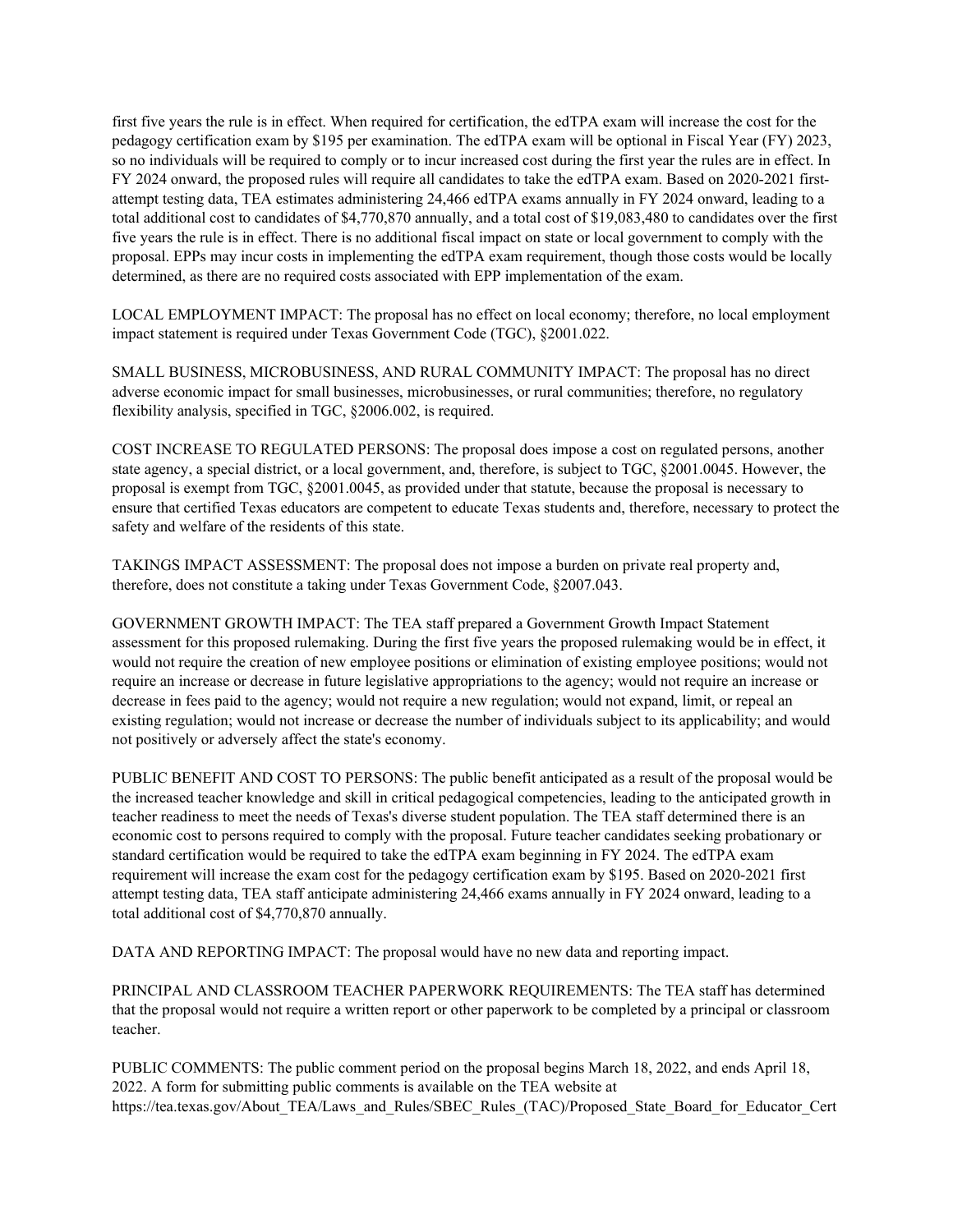ification Rules/. The SBEC will take registered oral and written comments on the proposal at the April 29, 2022 meeting in accordance with the SBEC board operating policies and procedures. All requests for a public hearing on the proposal submitted under the Administrative Procedure Act must be received by the Department of Educator Preparation, Certification, and Enforcement, Texas Education Agency, 1701 North Congress Avenue, Austin, Texas 78701, Attention: Ms. Emily Garcia, associate commissioner for educator preparation, certification, and enforcement, not more than 14 calendar days after notice of the proposal has been published in the Texas Register on March 18, 2022.

STATUTORY AUTHORITY. The amendment is proposed under Texas Education Code (TEC), §21.041(b)(1), (2), and (4), which require the SBEC to propose rules that provide for the regulation of educators and the general administration of the TEC, Chapter 21, Subchapter B, in a manner consistent with the TEC, Chapter 21, Subchapter B; specify the classes of educator certificates to be issued, including emergency certificates; and specify the requirements for the issuance and renewal of an educator certificate; TEC, §21.044(a), which requires the SBEC to propose rules establishing training requirements a person must accomplish to obtain a certificate, enter an internship, or enter an induction-year program; TEC, §21.048, which states the SBEC shall propose rules prescribing comprehensive examinations for each class of certificate issued by the board that includes not requiring more than 45 days elapsing between examination retakes and that starting January 1, 2021, all candidates teaching prekindergarten through grade six must demonstrate proficiency in the science of teaching reading on a certification examination; TEC, §21.050(a), which states a person who applies for a teaching certificate must possess a bachelor's degree; TEC, §21.050(b), which states the SBEC shall provide for a minimum number of semester credit hours of field-based experience or internship; TEC, §21.050(c), which states a person who receives a bachelor's degree required for a teaching certificate on the basis of higher education coursework completed while receiving an exemption from tuition and fees under the TEC, §54.363, may not be required to participate in any field experience or internship consisting of student teaching to receive a teaching certificate; and TEC, §22.082, which requires SBEC to subscribe to the criminal history clearinghouse as provided by Texas Government Code, §411.0845, and may obtain any law enforcement or criminal history records that relate to a specific applicant for or holder of a certificate issued under Chapter 21, Subchapter B; and Texas Occupations Code, §54.003, which states a licensing authority shall provide accommodations and eligibility criteria for examinees diagnosed as having dyslexia.

CROSS REFERENCE TO STATUTE. The amendment implements Texas Education Code,  $\S$ 21.041(b)(1), (2), and (4); 21.044(a); 21.048; 21.050; and 22.082; and Texas Occupations Code, §54.003.

 $<$ rule $>$ 

§230.21. Educator Assessment.

(a) A candidate seeking certification as an educator must pass the examination(s) required by the Texas Education Code (TEC),  $\S21.048$ , and the State Board for Educator Certification (SBEC) in  $\S233.1(e)$  of this title (relating to General Authority) and shall not retake an examination more than four times, unless the limitation is waived for good cause. The burden of proof shall be upon the candidate to demonstrate good cause.

(1) For the purposes of the retake limitation described by the TEC, §21.048, an examination retake is defined as a second or subsequent attempt to pass any examination required for the issuance of a certificate, including an individual core subject examination that is part of the overall examination required for the issuance of a Core Subjects certificate as described in §233.2 of this title (relating to Early Childhood; Core Subjects).

(A) A canceled examination score is not considered an examination retake.

(B) An examination taken by an educator during a pilot period is not considered part of an educator's five-time test attempt limit.

(C) Pursuant to TEC, §21.0491(d), the limit on number of test attempts does not apply to the trade and industrial workforce training certificate examination prescribed by the SBEC.

(D) A candidate who fails a computer- or paper-based examination cannot retake the examination before 30 days have elapsed following the candidate's last attempt to pass the examination.

(2) Good cause is:

(A) the candidate's highest score on an examination is within one conditional standard error of measurement (CSEM) of passing, and the candidate has completed 50 clock-hours of educational activities. CSEMs will be published annually on the Texas Education Agency (TEA) website;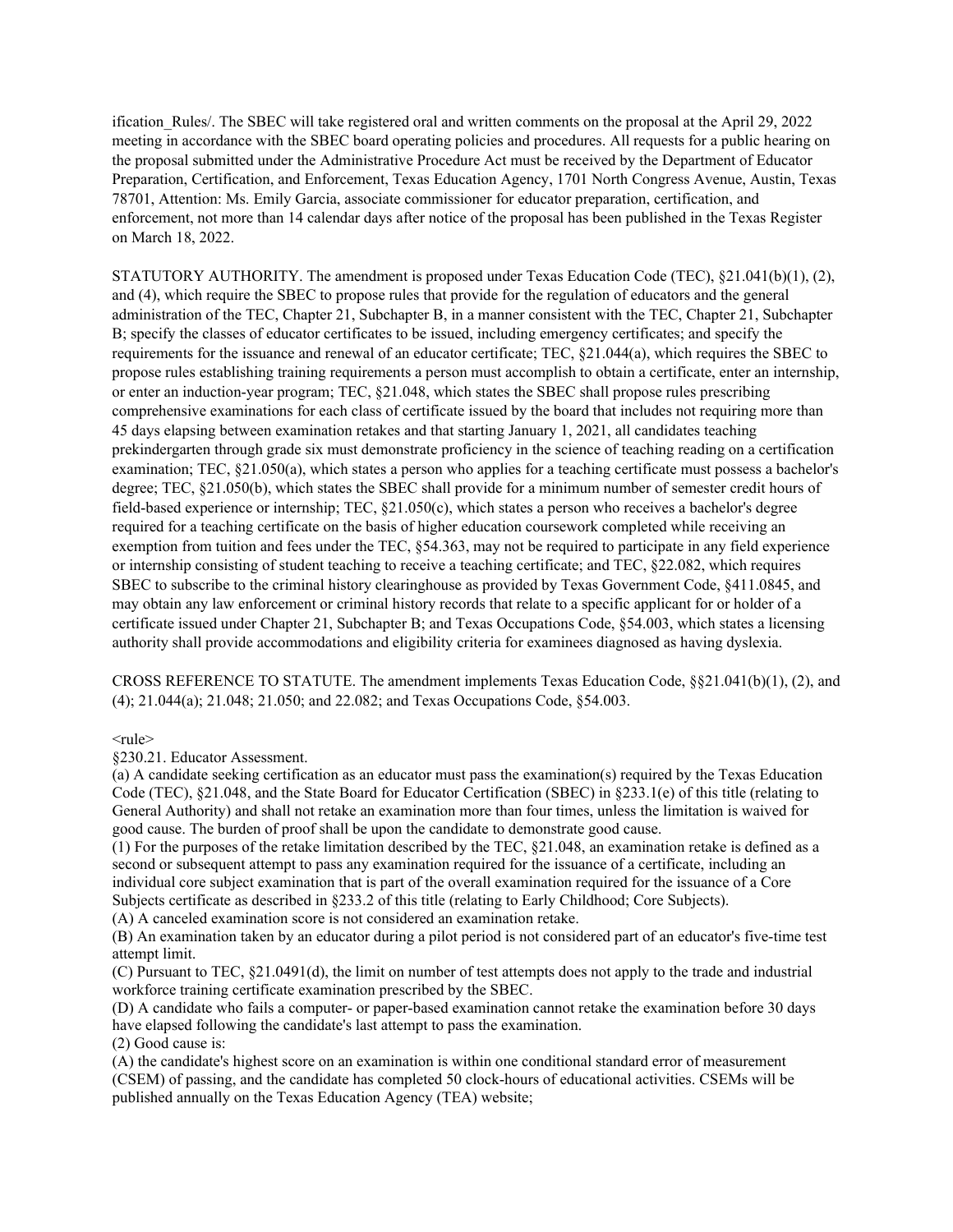(B) the candidate's highest score on an examination is within two CSEMs of passing, and the candidate has completed 100 clock-hours of educational activities;

(C) the candidate's highest score on an examination is within three CSEMs of passing, and the candidate has completed 150 clock-hours of educational activities;

(D) the candidate's highest score on an examination is not within three CSEMs of passing, and the candidate has completed 200 clock-hours of educational activities;

(E) if the candidate needs a waiver for more than one of the individual core subject examinations that are part of the overall examination required for the issuance of a Core Subjects certificate, the candidate has completed the number of clock-hours of educational activities required for each individual core subject examination as described in subparagraphs (A)-(D) of this paragraph up to a maximum of 300 clock-hours. The number of clock-hours for each examination may be divided equally based on the number of examinations in the waiver request, but the number of clock-hours for an examination shall not be less than 50; or

(F) if a CSEM is not appropriate for an examination, the TEA staff will identify individuals who are familiar and knowledgeable with the examination content to review the candidate's performance on the five most recent examinations, identify the deficit competency or competencies, and determine the number of clock-hours of educational activities required.

(3) Educational activities are defined as:

(A) institutes, workshops, seminars, conferences, interactive distance learning, video conferencing, online activities, undergraduate courses, graduate courses, training programs, in-service, or staff development given by an approved continuing professional education provider or sponsor, pursuant to §232.17 of this title (relating to Pre-Approved Continuing Professional Education Provider or Sponsor) and §232.19 of this title (relating to Approval of Private Companies, Private Entities, and Individuals as Continuing Professional Education Providers), or an approved educator preparation program (EPP), pursuant to §228.10 of this title (relating to Approval Process); and (B) being directly related to the knowledge and skills included in the certification examination competency or competencies in which the candidate answered less than 70 percent of competency questions correctly. The formula for identifying a deficit competency is the combined total of correct answers for each competency on the five most recent examinations divided by the combined total of questions for each competency on the five most recent examinations.

(4) Documentation of educational activities that a candidate must submit includes:

(A) the provider, sponsor, or program's name, address, telephone number, and email address. The TEA staff may contact the provider, sponsor, or program to verify an educational activity;

(B) the name of the educational activity (e.g., course title, course number);

(C) the competency or competencies addressed by the educational activity as determined by the formula described in paragraph (3)(B) of this subsection;

(D) the provider, sponsor, or program's description of the educational activity (e.g., syllabus, course outline, program of study); and

(E) the provider, sponsor, or program's written verification of the candidate's completion of the educational activity (e.g., transcript, certificate of completion). The written verification must include:

(i) the provider, sponsor, or program's name;

(ii) the candidate's name;

(iii) the name of the educational activity;

(iv) the date(s) of the educational activity; and

(v) the number of clock-hours completed for the educational activity. Clock-hours completed before the most recent examination attempt or after a request for a waiver is submitted shall not be included. One semester credit hour earned at an accredited institution of higher education is equivalent to 15 clock-hours.

(5) To request a waiver of the limitation, a candidate must meet the following conditions:

(A) the candidate is otherwise eligible to take an examination. A candidate seeking a certificate based on completion of an EPP must have the approval of an EPP to request a waiver;

(B) beginning September 1, 2016, the candidate pays the non-refundable waiver request fee of \$160;

(C) the candidate requests the waiver of the limitation in writing on forms developed by the TEA staff; and

(D) the request for the waiver is postmarked not earlier than:

(i) 45 calendar days after an unsuccessful attempt at the fourth retake of an examination as defined in the TEC, §21.048; or

(ii) 90 calendar days after the date of the most recent denied waiver of the limitation request; or

(iii) 180 calendar days after the date of the most recent unsuccessful examination attempt that was the result of the most recently approved request for waiver of the limitation.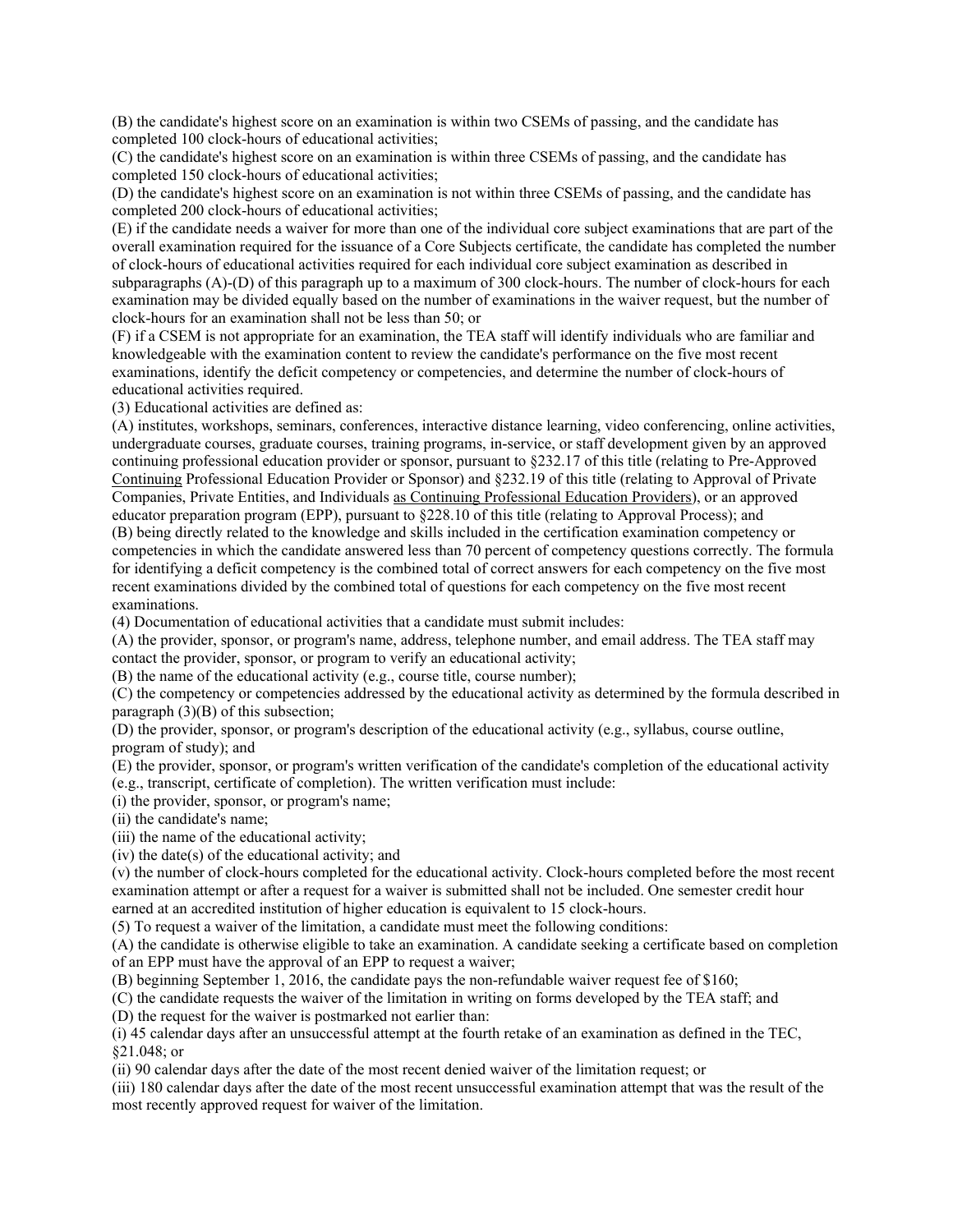(6) The TEA staff shall administratively approve each application that meets the criteria specified in paragraphs (2)- (5) of this subsection.

(7) An applicant who does not meet the criteria in paragraphs (2)-(5) of this subsection may appeal to the SBEC for a final determination of good cause. A determination by the SBEC is final and may not be appealed.

(b) A candidate seeking a standard certificate as an educator based on completion of an approved EPP may take the appropriate certification examination(s) required by subsection (a) of this section only at such time as the EPP determines the candidate's readiness to take the examinations, or upon successful completion of the EPP, whichever comes first.

(c) The holder of a lifetime Texas certificate effective before February 1, 1986, must pass examinations prescribed by the SBEC to be eligible for continued certification, unless the individual has passed the Texas Examination of Current Administrators and Teachers (TECAT).

(d) The commissioner of education approves the satisfactory level of performance required for certification

examinations, and the SBEC approves a schedule of examination fees and a plan for administering the examinations. (e) The appropriate examination(s) required for certification are specified in the figure provided in this subsection. For issuance of a probationary or standard certificate in more than one certification category, a candidate must pass the appropriate pedagogy examination specified in the figure provided in this subsection for any one of the certificates sought.

Figure: 19 TAC §230.21(e) [Figure: 19 TAC §230.21(e)]

(f) Scores from examinations required under this title must be made available to the examinee, the TEA staff, and, if appropriate, the EPP from which the examinee will seek a recommendation for certification. Passing scores on an examination required under this section may be utilized for certification if the candidate is recommended for certification up to one year after the last operational date for the examination as prescribed in Figure: 19 TAC  $§230.21(e).$ 

(g) The following provisions concern ethical obligations relating to examinations.

(1) An educator or candidate who participates in the development, design, construction, review, field testing, scoring, or validation of an examination shall not reveal or cause to be revealed the contents of the examination to any other person.

(2) An educator or candidate who administers an examination shall not:

(A) allow or cause an unauthorized person to view any part of the examination;

(B) copy, reproduce, or cause to be copied or reproduced any part of the examination;

(C) reveal or cause to be revealed the contents of the examination;

(D) correct, alter, or cause to be corrected or altered any response to a test item contained in the examination;

(E) provide assistance with any response to a test item contained in the examination or cause assistance to be provided; or

(F) deviate from the rules governing administration of the examination.

(3) An educator or candidate who is an examinee shall not:

(A) copy, reproduce, or cause to be copied or reproduced any test item contained in the examination;

(B) provide assistance with any response to a test item contained in the examination, or cause assistance to be provided;

(C) solicit or accept assistance with any response to a test item contained in the examination;

(D) deviate from the rules governing administration of the examination; or

(E) otherwise engage in conduct that amounts to cheating, deception, or fraud.

(4) An educator, candidate, or other test taker shall not:

(A) solicit information about the contents of test items on an examination that the educator, candidate, or other test taker has not already taken from an individual who has had access to those items, or offer information about the contents of specific test items on an examination to individuals who have not yet taken the examination;

(B) fail to pay all test costs and fees as required by this chapter or the testing vendor; or

(C) otherwise engage in conduct that amounts to violations of test security or confidentiality integrity, including cheating, deception, or fraud.

(5) A person who violates this subsection is subject to:

(A) sanction, including, but not limited to, disallowance and exclusion from future examinations either in perpetuity or for a period of time that serves the best interests of the education profession, in accordance with the provisions of the TEC, §21.041(b)(7), and Chapter 249 of this title (relating to Disciplinary Proceedings, Sanctions, and Contested Cases); and/or

(B) denial of certification in accordance with the provisions of the TEC, §21.041(b)(7), and Chapter 249 of this title; and/or